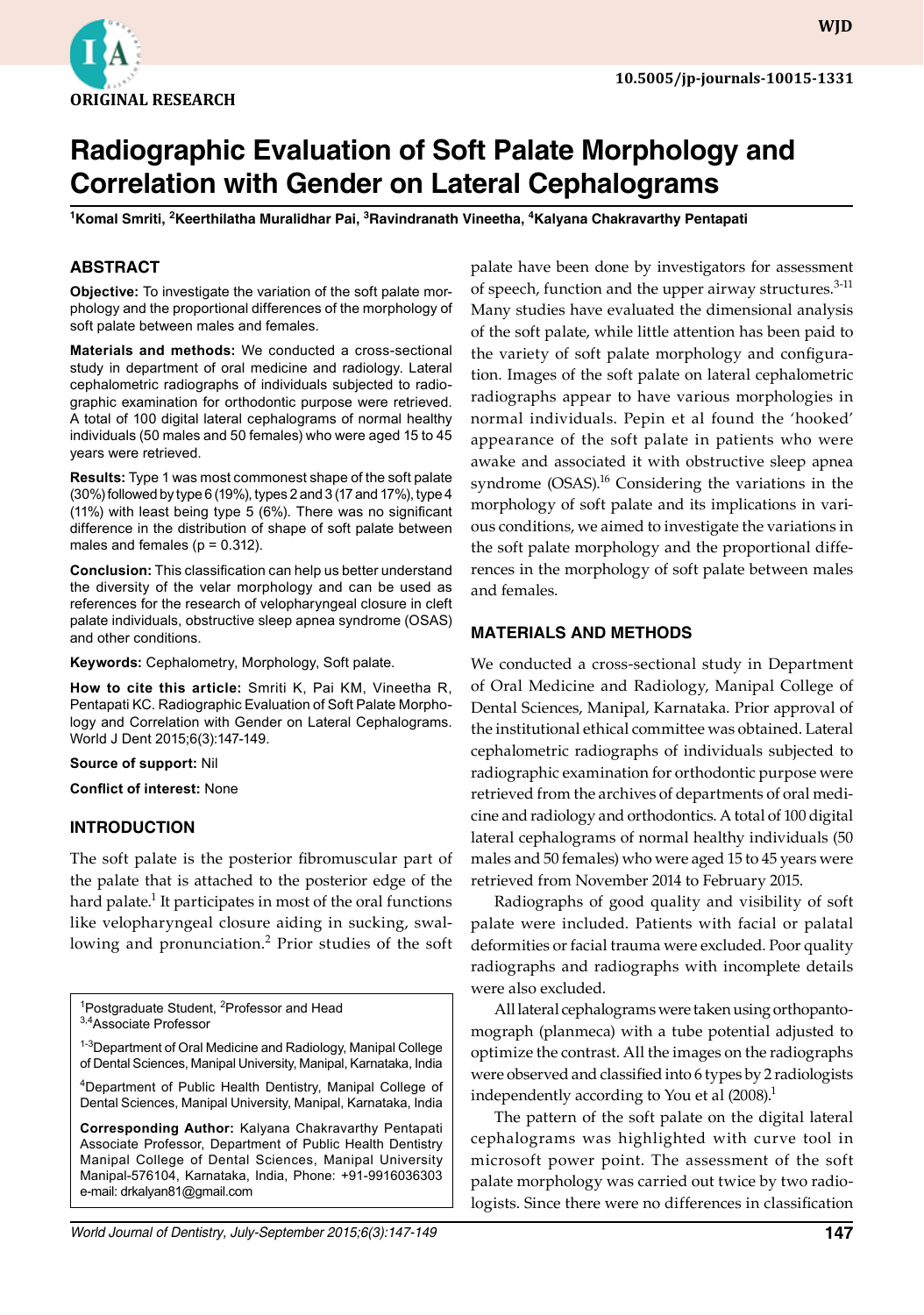#### *Komal Smriti et al*

between the two radiologists, reliability was considered to be acceptable.

All the analysis was done using statistical package for the social sciences (SPSS) version  $18$ . A p-value of  $< 0.05$ was considered statistically significant. Comparison of variation of soft palate morphology between males and females was done using Chi-square test.

# **Results**

A total 100 radiographs were studied for shapes of soft palate out of which 50 were males. The age of the subjects was  $20.91 \pm 3.63$  with age range of 18 to 45 years. Type 1 was most commonest shape of the soft palate (30%) followed by type 6 (19%), types 2 and 3 (17 and 17%), type 4 (11%) with least being type 5 (6%) (Graph 1).

A total of 50 males and 50 females radiographs were used for our study. Among males, type 1 was the commonest (38%) followed by type 6 (22%), types 2 and 3 (14 and 14%) with least being types 4 and 5 (6 and 6%) respectively. In females, type 1 (22%) was the commonest followed by types 2 and 3 (20 and 20%), type 4 (16%), type 6 (16%) with least being type 5 (6%). However, there was no significant difference in the distribution of shape of soft palate between males and females ( $p = 0.312$ ) (Table 1).



**Graph 1:** Distribution of soft palate morphology

**Table 1:** Comparison of shape of soft palate between males and females

|                                 | Males $n$ $(\%)$ | Females n (%) | p-value |
|---------------------------------|------------------|---------------|---------|
| Type 1 (leaf shape)             | 19 (38.0)        | 11(22.0)      | 0.312   |
| Type 2 (rat tail shape)         | 7(14.0)          | 10(20.0)      |         |
| Type 3 (butt like)              | 7(14.0)          | 10(20.0)      |         |
| Type 4 (straightline)<br>shape) | 3(6.0)           | 8(16.0)       |         |
| Type 5 (S-shape)                | 3(6.0)           | 3(6.0)        |         |
| Type 6 (crook<br>appearance)    | 11(22.0)         | 8(16.0)       |         |
| Chi-square test                 |                  |               |         |

# **Discussion**

The most commonly accepted techniques for evaluating the soft palate in both normal individuals and those with cleft palate is by cephalometric radiographs. It is relatively inexpensive method aiding in the assessment of soft palate morphology and its surrounding structures. $1,8$ 

Much of the former research that studied the soft palate and its surrounding structures was aimed at providing some information on diagnosis, prediction and treatment in individuals with cleft palate. The soft palate plays a large role in velopharyngeal closure, which refers to the normal apposition of the soft palate with the posterior and lateral pharyngeal walls. It is primarily a sphincteric mechanism consisting of velar and pharyngeal components. The movement separates the oral cavity from the nasal cavity during deglutition and speech. When the velum and lateral and posterior pharyngeal walls fail to separate the two cavities, velopharyngeal incompetence (VPI) occurs.<sup>1</sup>

In our study, the leaf shaped soft palate was the most frequent type and was in accordance with literature where it was described as a classic velar morphology. $1,12-14$ However, type 2 (rat tail shaped) was reported to be commonest by Praveen et al 2011.<sup>15</sup> While the S-shape was seen in only few cases, it can be supposed that the number of subjects in the investigation was not large enough. The S-shape, which was described as a hooked appearance of the soft palate by Pepin et al<sup>16</sup> was found in 5.8% subjects in our study.

In our study, the difference between gender didnot exist in the comparison of the proportion of the various morphology of soft palate. This was similar to that reported by Praveen et al  $2011^{15}$  while previous study by You et al<sup>1</sup> reported gender differences, wherein types 2 and 3 were significantly less in females than males. Type 1 was the most common type among males and females in our study which was followed by types 2 and 3. This was similar to the study reported by Kruthika et al 2012.14

This classification can help us better understand the diversity of the velar morphology and can be used as references for the research of velopharyngeal closure in cleft palate individuals, OSAS and other conditions.

## **References**

- 1. You M, Li X, Wang H, Zhang J, Wu H, Liu Y, Miao J, Zhu Z, et al. Morphological variety of the soft palate in normal individuals: a digital cephalometric study. Dentomaxillofac Radiol 2008;37(6):344-349.
- 2. Moore KL, Agur AMR. Essential clinical anatomy. 2nd ed. Philadelphia, PA: Lippincott, Williams and Wilkins, 2002.